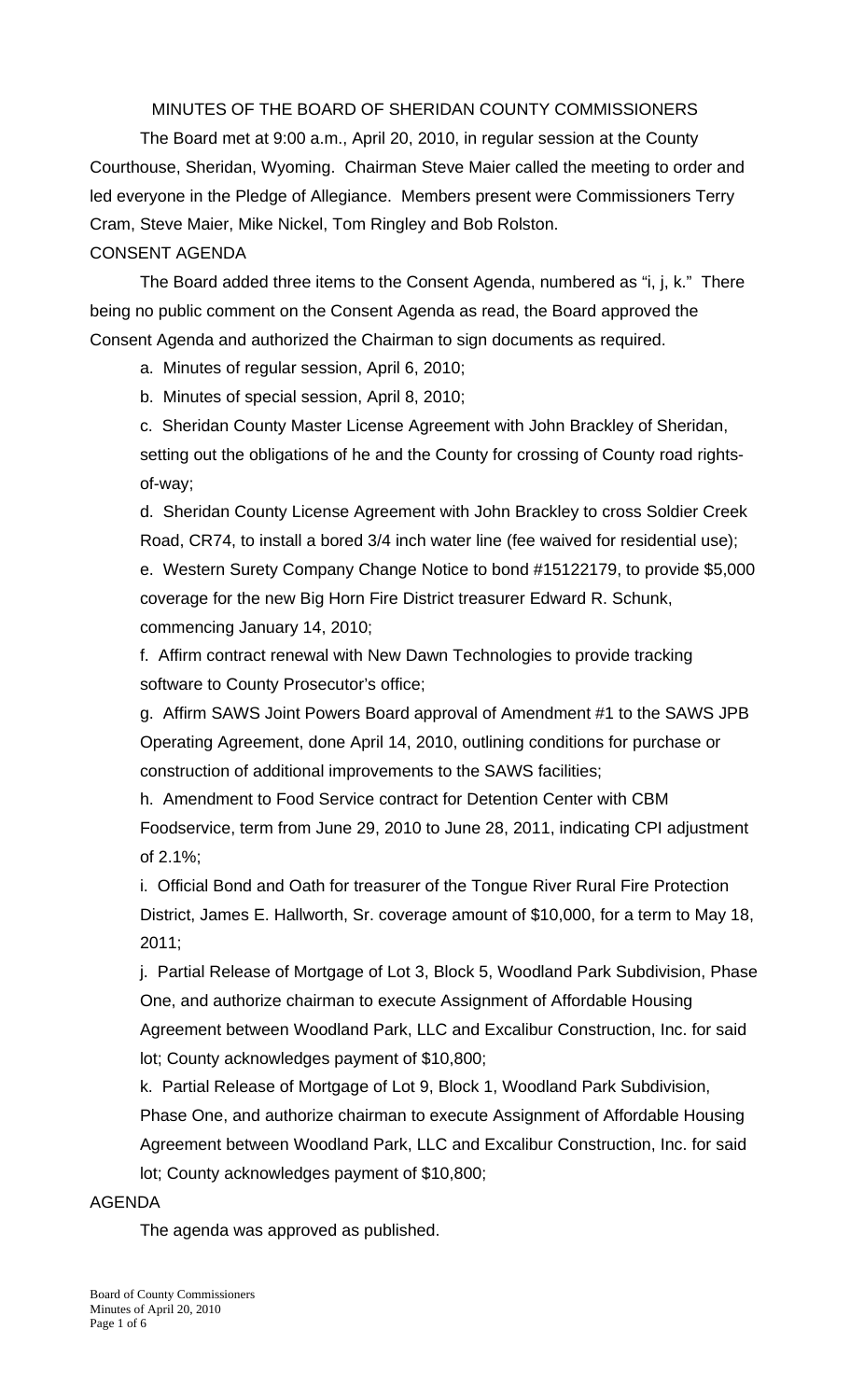### ANNOUNCEMENTS

 Chairman Maier said there will be one vacancy on the Planning and Zoning Commission for a position expiring June 30. This position is open to an interested volunteer residing in the unincorporated area of the County. Letters of interest should accompany a completed Board application form that may be found at www.sheridancounty.com. Click on Boards to access the form.

#### PUBLIC COMMENTS

 Rick Young, High Country Grooming, advised that the snowmobile trails this year have experienced more ATV use after the trails have been groomed. He said there is more access off Red Grade Road for ATVs due to lack of snow. Mr. Young said it costs about \$1,100 a week to groom the trails, which is funded through the snowmobile license. He suggested a type of barrier be used on trails when grooming commences, barring ATV use on a trail. He said the Forest Service has signage against "tired" vehicles at Twin Lakes. Mr. Young said the word on the street is that he would like to shut down the mountain, which is not true--he only wants some control. Commissioner Rolston said that he had conversed with several cabin owners and other users and felt the group could come up with some ideas to assist. He said the issue is a concern to responsible ATV users.

 Mr. Young, owner of Bear Lodge, commented that ambulances have been purchased from the Town of Dayton and the Pine Haven resort, and snowmobiles have regularly been given to Search and Rescue. He said the Northern Bighorn Mountains Recreation Association promotes recreation on the mountain and is applying for grant funding for an advanced life support program. The group has a physician in Cheyenne who will sponsor their program. Once finalized, he said the group would like to ask the County for assistance.

#### LIQUOR LICENSE RENEWALS

 Chairman Maier noted that liquor license renewal applications for fiscal year 2010- 2011 have been approved by the County Attorney and County Sheriff with all fees paid. Public hearings were held between 9:11 a.m. and 9:15 a.m. by the Board on each category of license with no public comment received on the applications.

 The Board approved the transfer of ownership and renewal of a Retail Liquor License to Elk View Inn, LLC. d/b/a Elk View Inn. This license was formerly held by H&P Management, LLC d/b/a The Passage Resort.

 The Board approved assigning a Retail Liquor License to Chuckwagon Country Store, LLC. d/b/a Chuckwagon Country Store.

 In addition to the two previous Retail Liquor Licenses renewed, the Board approved the renewal of County liquor licenses as follows:

Arrowhead Lodge Wyo, LLC. d/b/a Arrowhead Lodge;

B-Y Ranch Associates, Inc. d/b/a Bear Lodge;

Bozeman Trail Inn, Inc. d/b/a Bozeman Trail Inn;

Eaton Brothers, Inc. d/b/a Eaton's Ranch;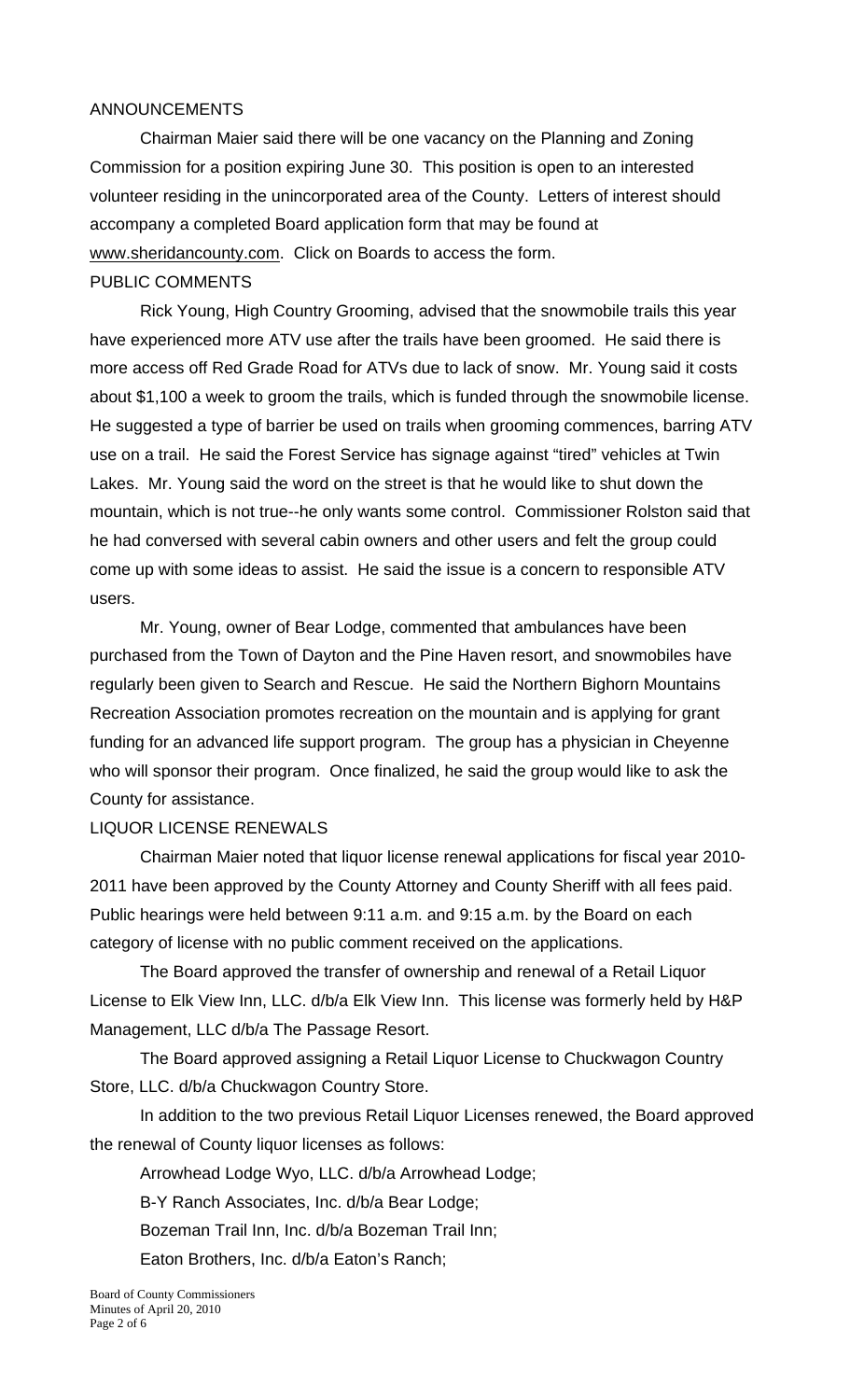Jon Scherry d/b/a Last Chance Bar; LIG, LLC d/b/a Lodore Saloon; Martha Craven d/b/a Leiterville Country Club; Patrick L. Green d/b/a My Buddy's Place; Crystal Springs, Inc. d/b/a Parkman Bar; Piney Creek General Store, Inc. d/b/a Piney Creek General Store; Powder Horn Ranch, LLC d/b/a Powder Horn Golf Club Y Business, LLC. d/b/a The Big Horn Y Blair Hotels, Inc. d/b/a The Ranch at Ucross D&G Tunnel Vision, Inc. d/b/a Tunnel Inn Wagon Box Properties, LLC d/b/a Wagon Box Inn Wyarno, LLC d/b/a Wyarno Bar The Board approved the renewal of Limited Retail Liquor Licenses as follows: Big Horn Equestrian Center Big Horn Mountain Eagles FOE Aerie 4169 Sheridan Country Club The Board approved the renewal of a Retail Malt Beverage Permit to Charles G.

Malli d/b/a Arvada Bar.

### SUNDAY HOURS, LIQUOR BUSINESSES

Chairman Maier opened a public hearing at 9:16 a.m. to receive comment on the question of whether Sunday hours of operation for the membership of the Sheridan County Liquor Dealers Association should be changed. Dennis Davis, president of the Association, asked that the hours be changed to that allowed by the State Liquor Division, the same as any other day of the week. He said none of the businesses wished to change their business hours at this time, but should have the option if they do. Rick Young, holder of three liquor licenses for lodges on the Bighorn Mountains, said the change in hours would help his lodge business by keeping people on the mountain, rather than seeing them drive off to Dayton, Ranchester or the Basin. The hearing was closed at 9:21 a.m.

The Commissioners stated no letters in opposition to this issue had been received. The general consensus of the Board was that operating hours should be a business decision. Commissioner Cram asked why the City had not been approached to change hours. Mr. Davis said the establishments within the City have expressed no desire to change their operating hours. Commissioner Cram said he appreciated the remarks about business on the mountain but still preferred starting later in the day on Sunday. Pursuant to its authority under W.S. 12-5-101(a), the Board voted 4-1, with Commissioner Cram dissenting, to approve the change in allowed Sunday hours of operation from between Noon and 10:00 p.m. to between 6:00 a.m. to 2:00 a.m. Permitted establishments located in the unincorporated areas of the County may adjust their business hours on Sunday if they care to do so.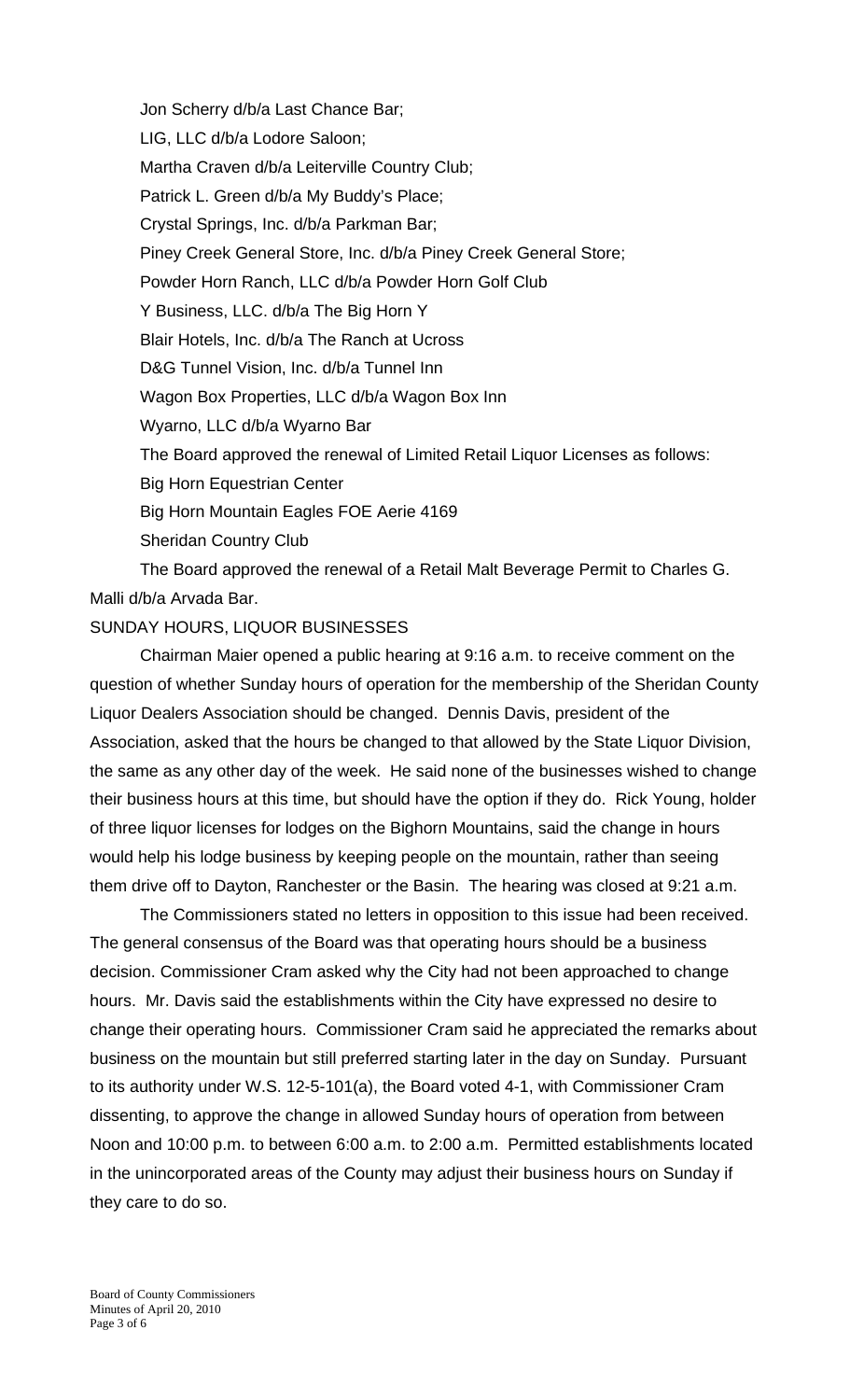### COUNTY ZONING RULES

 Chairman Maier asked County Planner Mark Reid to report on this proposal to amend the County Zoning Rules to provide standards for accessory dwellings. Mr. Reid said that staff has recognized a need to examine existing guidelines for guesthouses in the County and rename the use as accessory dwellings. He said the condition of some of these have contributed to degrading the character of a neighborhood and a standard needs to be in place. The Planning and Zoning Commission is scheduled to review the proposal on June 2 and the County Commissioners will consider its recommendation on June 15. The Board approved Resolution 10-04-014, giving notice of its intent to amend the Zoning Rules pertaining to accessory dwellings.

> RESOLUTION 10-04-014 RESOLUTION GIVING PUBLIC NOTICE OF SHERIDAN COUNTY'S INTENT TO AMEND THE RULES AND REGULATIONS GOVERNING ZONING, SHERIDAN COUNTY, WYOMING

 WHEREAS, Wyoming Statutes §§ 18-5-101 to 18-5-107; 18-5-201 to 18-5-208 authorize the Sheridan County Board of County Commissioners to promote the public health, safety, morals and general welfare of the county by regulating and restricting the location and use of buildings and structures, and the use, condition of use or occupancy of lands for residence, recreation, agriculture, industry, commerce, public use and other purposes in the unincorporated area of the county; and

 WHEREAS, "guesthouses" are currently permitted as provided for in the *Rules and Regulations Governing Zoning, Sheridan County, Wyoming*; and

 WHEREAS, there are presently no official standards for the use, number, size, placement, ownership and occupancy of "guesthouses"; and

 WHEREAS, unlimited proliferation of "guesthouses" may have certain undesirable consequences on existing communities and neighborhoods; and

 WHEREAS, Section 27.C. of the *Rules and Regulations Governing Zoning, Sheridan County, Wyoming* authorizes the Board of County Commissioners to initiate proceedings to amend the wording of said rules; and

 WHEREAS, the purpose of the proposed changes is to amend the *Rules and Regulations Governing Zoning, Sheridan County, Wyoming* defining and providing for specific standards for the use, number, size, placement, ownership and occupancy of accessory dwellings, as proposed in Exhibit "A", attached hereto; and

WHEREAS, the Sheridan County Planning and Zoning Commission, following a public hearing at its regular meeting of June 2, 2010, will provide a recommendation concerning the adoption of these proposed amendments.

NOW, THEREFORE, BE IT RESOLVED BY THE GOVERNING BODY OF SHERIDAN COUNTY, WYOMING, that in the interest of protecting existing neighborhood character, while allowing limited opportunity for alternative housing arrangements, the Board of County Commissioners hereby gives notice to the public that Sheridan County intends to amend the *Rules and Regulations Governing Zoning, Sheridan County, Wyoming* as noted above. Copies of the proposed amendment may be obtained from the Sheridan County Commissioners' Office or County Public Works Department, 224 S. Main Street, Sheridan WY.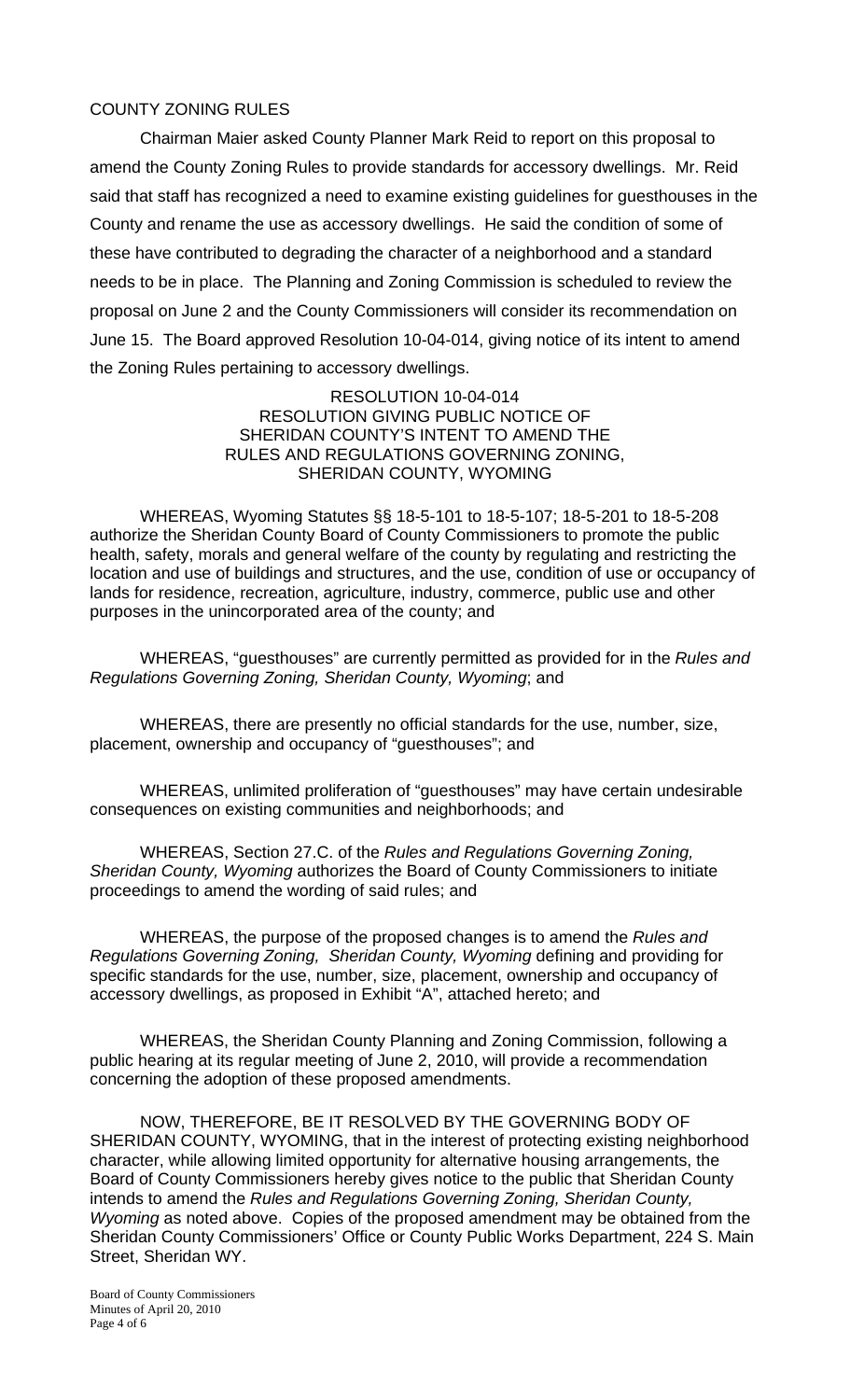IT IS FURTHER RESOLVED that the Planning and Zoning Commission shall hold a public hearing on June 2, 2010 at their regularly scheduled meeting at 5:30 p.m. in the Commissioners Board Room, second floor of the County Courthouse, Sheridan WY; that all interested persons may submit written comments to the Sheridan County Planning and Zoning Commissioners, 224 S. Main Street, Sheridan WY 82801, no later than 12 Noon on May 26, 2010.

IT IS FURTHER RESOLVED that the Board of County Commissioners shall hold a public hearing on June 15, 2010 at their regularly scheduled meeting at 9:00 a.m. in the Commissioners Board Room, second floor of the County Courthouse, Sheridan WY; that all interested persons may submit written comments to the Board of County Commissioners, 224 S. Main Street, Suite B1, Sheridan WY 82801, no later than 12 Noon on June 7, 2010.

IT IS FURTHER RESOLVED that the Public Works Department staff is hereby instructed and authorized to take all necessary administrative actions pursuant to Wyoming State Statutes to facilitate the process for amendment described herein.

PRESENTED, READ AND ADOPTED this 20th day of April, 2010.

BOARD OF COUNTY COMMISSIONERS Sheridan County, Wyoming **Attest:** /s/Steve Maier, Chairman /s/Eda Thompson, County Clerk (Signature notarized)

**Exhibit "A"** 

**Proposed Amendments to** *Rules and Regulations Governing Zoning, Sheridan County, Wyoming* **Concerning "Guesthouses" (aka Accessory Dwellings)** 

### *(ADD NEW DEFINITION)*

## **Section 5. Definitions.**

Accessory Dwelling - A secondary residential dwelling associated with a principal single family dwelling, all situated on the same record parcel or parcels under contiguous ownership.

| <b>USES</b>           | $R-R$ | U-R | $C-3$ | $C-2$ | C-1 | l-2 | 1-7 | A-P |
|-----------------------|-------|-----|-------|-------|-----|-----|-----|-----|
| Accessory<br>Dwelling |       |     |       |       |     |     |     |     |
| Guesthouse            |       |     |       |       |     |     |     |     |

### *(AMEND EXISTING SECTION 17. ZONING USE CHART.)*

## *(ADD NEW SECTION for Specific Use Standards inserted after Zoning Use Chart. This necessitates that all following sections in the document be renumbered.)*

### **Section 18. Specific Use Standards.**

A. Accessory Dwellings

(1) Minimum lot area – one accessory dwelling per the district-required minimum lot area

per existing principal single family dwelling. In addition, where residential dwellings are permitted uses by the terms of these rules, and where provisions are made to safely